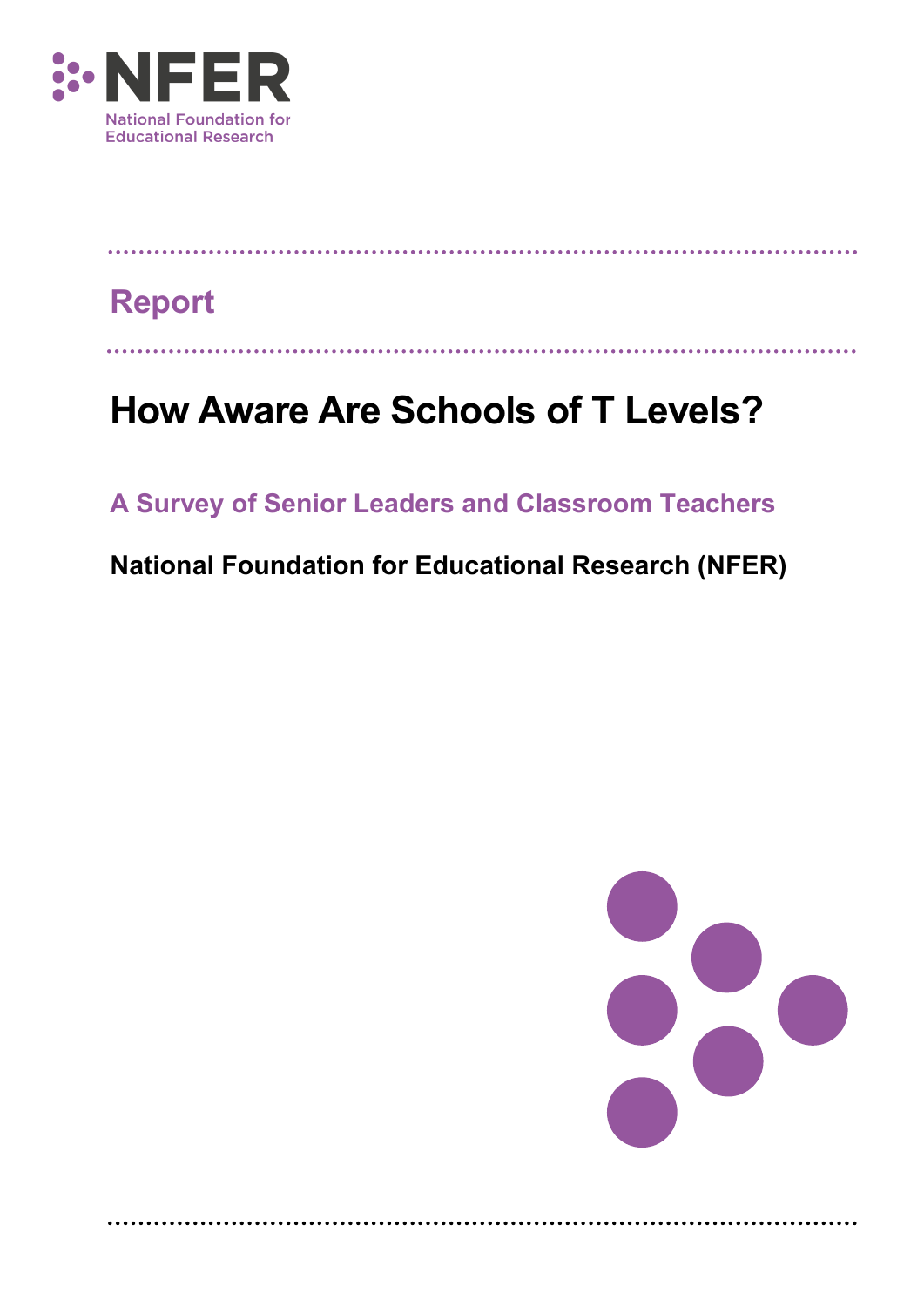

# **How Aware Are Schools of T Levels? A Survey of Senior Leaders and Classroom Teachers**

Suzanne Straw

Published in March 2020 By the National Foundation for Educational Research, The Mere, Upton Park, Slough, Berkshire SL1 2DQ [www.nfer.ac.uk](http://www.nfer.ac.uk/)

© 2020 National Foundation for Educational Research Registered Charity No. 313392

ISBN: 978-1-911039-99-0

**How to cite this publication:** Straw, S. (2020). *How Aware Are Schools of T Levels? A Survey of Senior Leaders and Classroom Teachers*. Slough: NFER.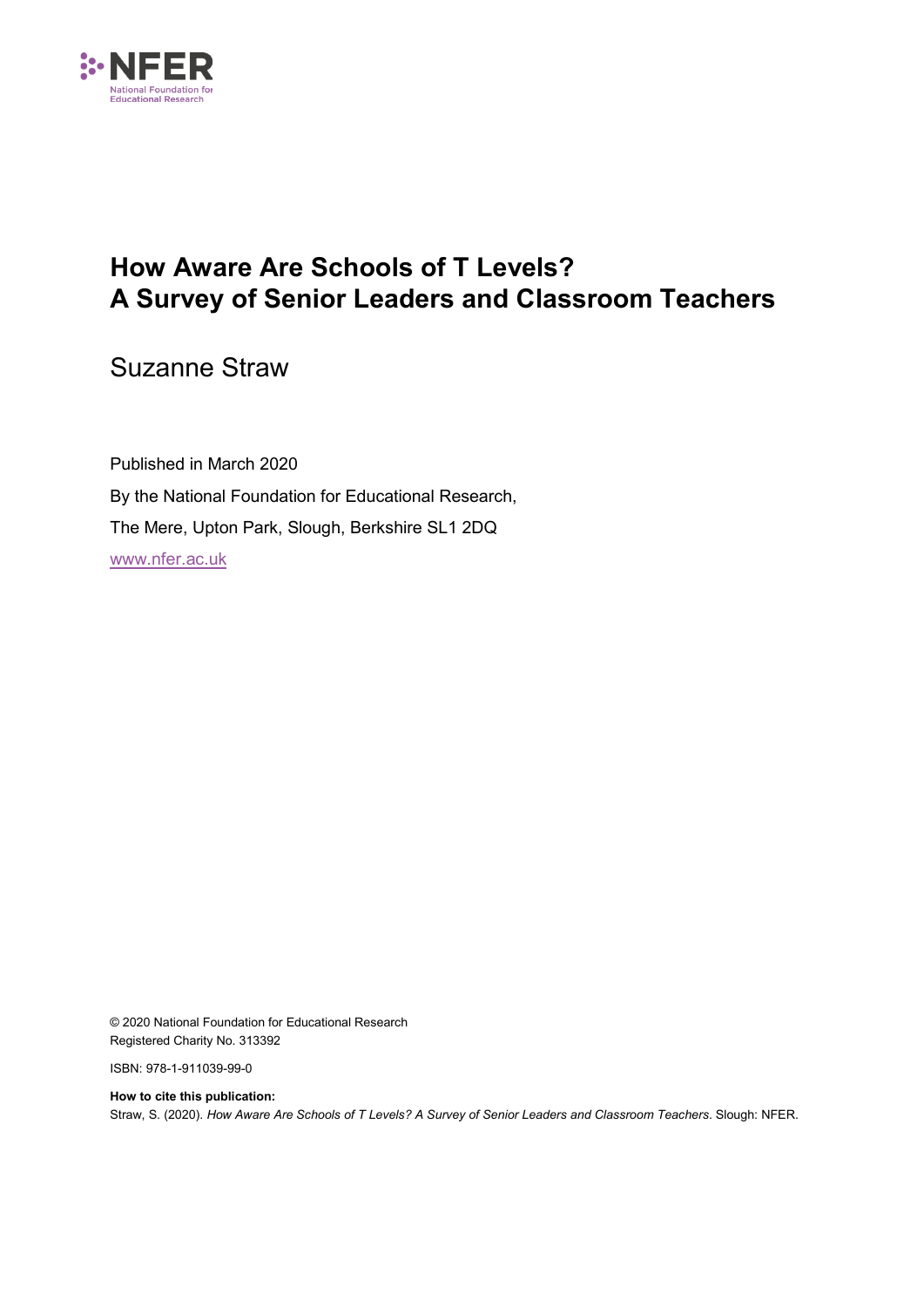

# **Contents**

|                | <b>Executive Summary</b>                                                                             |                |
|----------------|------------------------------------------------------------------------------------------------------|----------------|
| $\mathbf 1$    | About the study                                                                                      | 1              |
| $\overline{2}$ | How aware are senior leaders and classroom teachers of T Levels?                                     | $\overline{2}$ |
| 3              | How well informed are senior leaders and classroom teachers about T Levels?                          | 3              |
| $\overline{4}$ | What are respondents' perceptions of the awareness of T Levels amongst their teaching<br>colleagues? | 4              |
| 5              | What do teachers need to know about T Levels?                                                        | 4              |
| 6              | What influence do teachers have on their students' career decision making?                           | 7              |
| $\overline{7}$ | <b>Discussion</b>                                                                                    | 8              |
| 8              | References                                                                                           | 9              |
| Appendix       |                                                                                                      | 11             |
|                |                                                                                                      |                |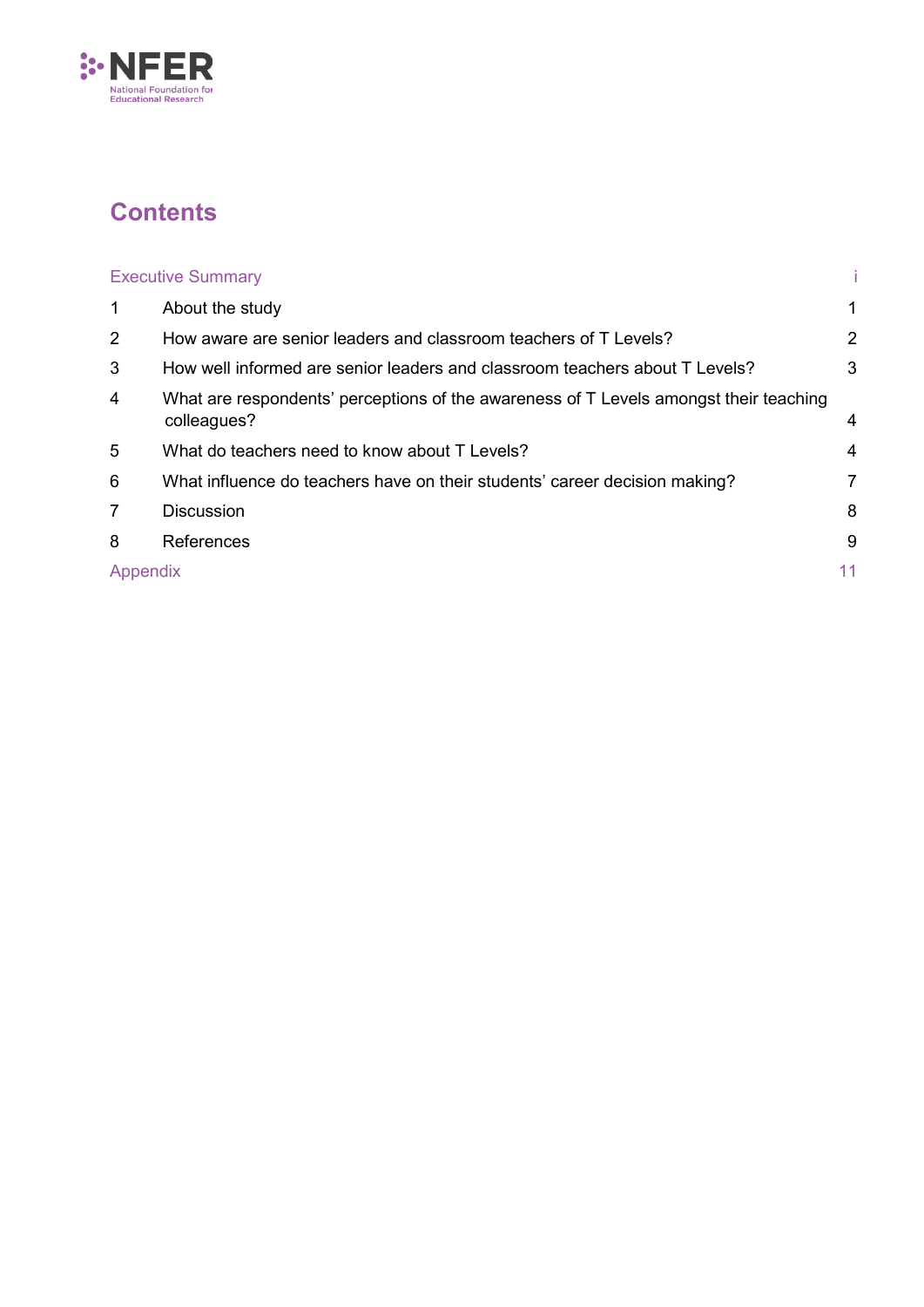

## <span id="page-3-0"></span>**Executive Summary**

*Our survey of over 700 senior leaders and classroom teachers found that, whilst most senior leaders were aware of T Levels, there was much lower awareness amongst classroom teachers. Around two-fifths of classroom teachers had heard of these new qualifications. In addition, the vast majority of respondents who were aware of T Levels were not well informed about them. As teachers can play an important role in raising the awareness of students and their parents/carers of post-16 options, more progress in informing schools about T Levels is needed.*

### **Introduction**

Over the past year, NFER has been undertaking research on T Levels focusing on providers' preparations for the delivery of the first T Levels in Digital, Construction, and Education and Childcare, which are being delivered from September 2020. Our [first research report](https://www.nfer.ac.uk/media/3496/t_levels_research_final_report.pdf) and [follow-up](https://www.nfer.ac.uk/media/3824/t_levels_research_how_are_providers_preparing_for_delivery_follow_up_report.pdf)  [report](https://www.nfer.ac.uk/media/3824/t_levels_research_how_are_providers_preparing_for_delivery_follow_up_report.pdf) have highlighted positive progress, with providers being generally confident in their capacity to deliver from September. However, a number of challenges have been identified, with the awareness of school students and their parents/carers being a key area that still needs attention. Given that teachers are well placed to provide information to students and parents/carers on T Levels, we decided to explore their awareness of these new qualifications by including questions in our November 2019 Teacher Voice Omnibus Survey. It is worth noting that the vast majority of T Level providers are FE colleges. Although schools can apply to deliver T Levels, amongst the 113 providers selected to deliver T Levels from 2020 and from 2021, there are only ten schools.

### **Summary of key findings and recommendations**

**Our survey of 732 secondary school senior leaders and classroom teachers found low awareness of T Levels amongst classroom teachers, with four out of ten (41 per cent) reporting that they had heard of T Levels**. As might be expected, there was higher awareness of T Levels amongst senior leaders, with the majority (85 per cent) having heard of them.

As the first T Levels will be delivered by a small number of providers (50) and some schools will be geographically closer to a T Level provider than others, we also explored differences in survey responses by the proximity of respondents' schools to these providers. **Encouragingly, a higher proportion of respondents located within five miles of a T Level provider had heard of T Levels than those based over 15 miles away** (61 per cent as opposed to 46 per cent). **However, it is worth noting that around two-fifths of respondents (39 per cent) located within five miles of T Level provision had not heard of T Levels.**

**The message was starker when the 52 per cent of respondents who had heard of T Levels were asked how well informed they were. The vast majority (83 per cent) reported that they were 'not very well informed' or 'not informed at all',** with a quarter reporting that they were 'not informed at all'. Senior leaders were a little better informed than classroom teachers. However, looking at awareness levels of senior leaders and classroom teachers by distance from a T Level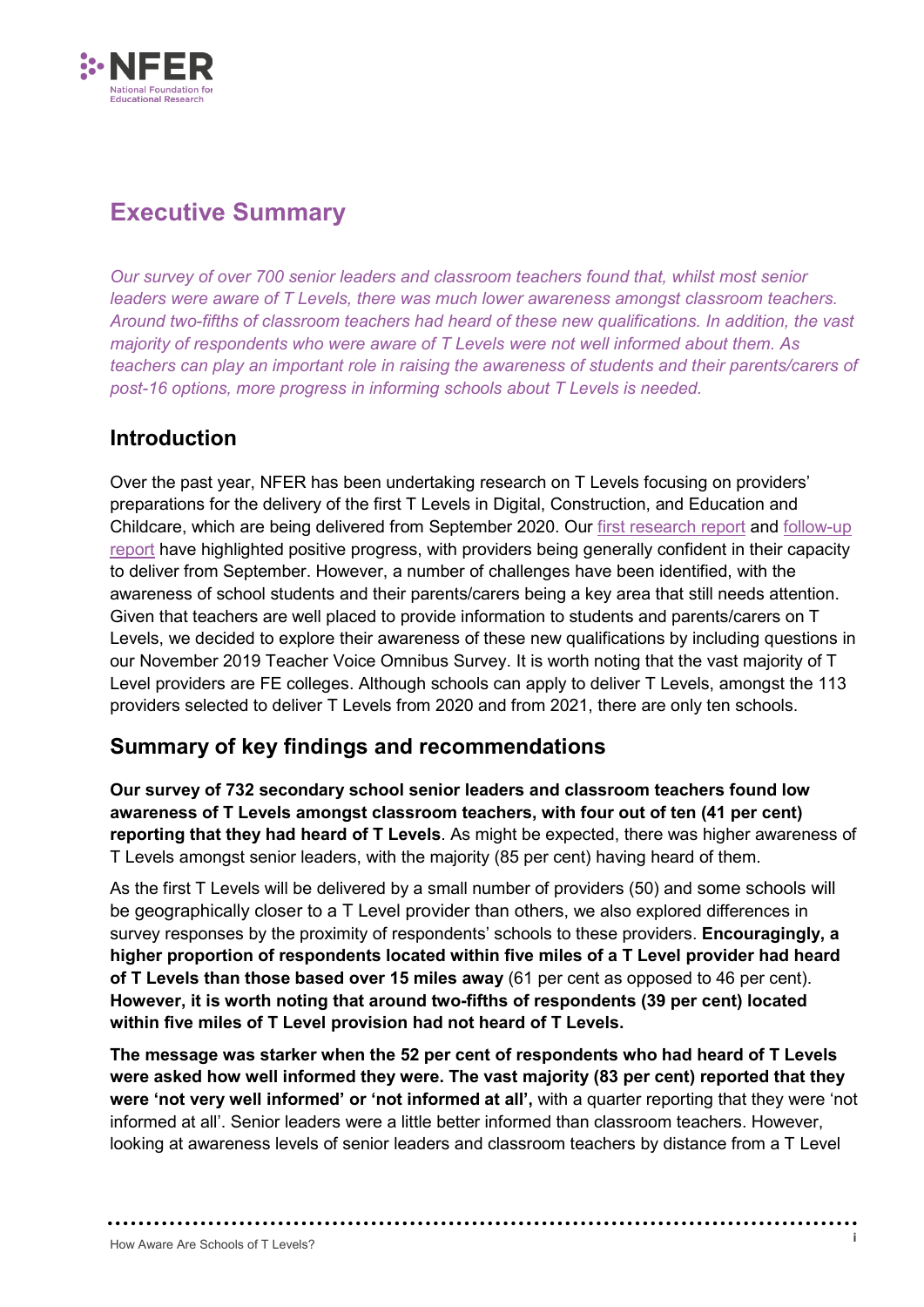

provider did not show a clear pattern. There was little difference between those located close to, or further from, T Level providers.

When asked to what extent teachers in their school were aware of T Levels, a similar picture emerged. **Over a quarter of senior leaders and classroom teachers (27 per cent) reported that teachers were 'not at all aware' of T Levels, with an additional six out of ten reporting that teachers were 'not very aware'.** Again, looking at difference by distance from T Level provider showed little difference in awareness with no clear pattern emerging.

**Senior leaders and classroom teachers reported that they wanted a deeper understanding of T Levels**, including of: T Level course content, structure and assessment criteria; who they target; their credibility with employers; how they compare to other qualifications; which T Level subjects will be available and at which institutions; entry requirements and identifying suitable pupils for T Levels; and progression routes. As highlighted in our previous reports, the detail on some of these areas is still being worked out, which has made the provision of comprehensive information difficult. For example, the qualification specifications which will provide more in-depth information on content and assessment are becoming available from March 2020. There is also uncertainty about progression routes to university and Level 4 apprenticeships, and credibility of T Levels with employers can only be properly assessed once they are in their delivery phase.

**The wider research evidence that we reviewed to provide context to our survey findings suggests that, alongside the more significant influence of parents/carers, teachers are a key influence on students' career decision making**. For example, teachers can play an important role in careers awareness raising, both in their interactions with students as teachers and in pastoral roles, and in their work with parents/carers. **Given that the first T Levels are being rolled out from September 2020, our findings show that more work needs to be done in raising teachers' awareness of T Levels and equipping them with an understanding of what T Levels are, who they target and the benefits to be gained from taking them.** In suggesting this, we recognise the challenges in providing comprehensive detail on some areas due to the early stage of development of these new qualifications. However, **although the [NexT Level](https://www.tlevels.gov.uk/)  [awareness raising campaign](https://www.tlevels.gov.uk/) is welcomed, our findings suggest that more progress in informing schools about T Levels is needed.**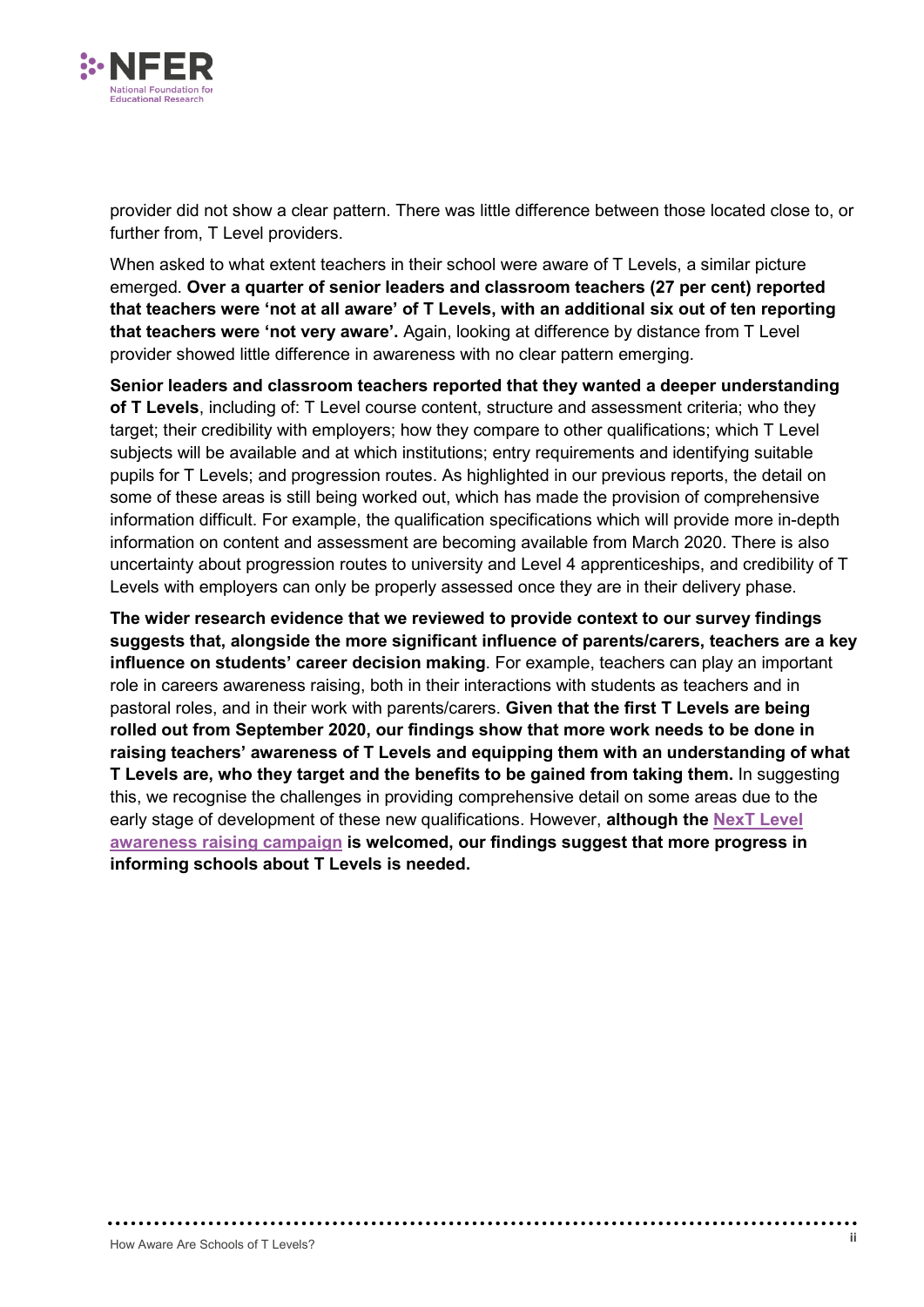

# <span id="page-5-0"></span>**1 About the study**

Over the past year, NFER has been undertaking research on T Levels which has focused on providers' preparations for the delivery of the first T Levels from September 2020. This includes a [first research report,](https://www.nfer.ac.uk/media/3496/t_levels_research_final_report.pdf) published in June 2020, which was based on interviews with 25 of the first 50 providers and ten senior sector representatives. Subsequently, a [follow-up report](https://www.nfer.ac.uk/media/3824/t_levels_research_how_are_providers_preparing_for_delivery_follow_up_report.pdf) was published in December 2019 which presented further findings from a round table that NFER held in October 2019, alongside some additional data analysis.

Our reports have highlighted positive progress in providers' preparations for the delivery of the first three T Levels in Digital, Construction and Education and Childcare. Providers are preparing determinedly for delivery, feel well informed about the overall design and effectively supported, are generally confident in their staff capacity and expertise to deliver in 2020 and value the funding available to help prepare for the industry placement element. Although they feel fairly confident that they will meet their target student numbers in the first year of delivery, this is linked to the fact that they have set conservative targets. However, providers have also raised a number of challenges, with the awareness of young people and their parents/carers being a key one.

Given that secondary schools have an important role to play in providing both students and parents/carers with information on T Levels, we decided to explore their awareness of these new qualifications by including questions in our November 20[1](#page-5-1)9 Teacher Voice Omnibus Survey $^{\rm 1}$ . It is worth noting here that secondary schools can themselves apply to become T Level providers. However, amongst the 113 providers selected to deliver T Levels from 2020 and from 2021, there are only ten schools. The vast majority of T Level providers are FE colleges.

In our online survey, we asked senior leaders and classroom teachers the following questions:

- Have you heard of the new T Levels to be introduced in 2020?
- How well informed are you about the new T Level programmes which will be introduced next academic year?
- To what extent do you think teachers in your school are aware of T Levels?
- What do you think teachers need to know about T Levels to support young people in their post-16 decision making?

A total of 732 senior leaders and teachers, from 588 secondary schools, responded to the survey.

This report presents the findings of these T Level questions, placing them within the context of the influence teachers can have on their students' career decision making. As the first T Levels will be delivered by a small number of providers (50) and some schools will be more closely located to a

-

<span id="page-5-1"></span> $1$  NFER's Teacher Voice Omnibus Survey is an online survey with a panel of senior leaders and classroom teachers which NFER runs three times a year. In 2019, 1,568 senior leaders and teachers from 1,354 publicly funded primary and secondary schools completed the survey between 8<sup>th</sup> and 13<sup>th</sup> November. Both primary and secondary samples presented good levels of representation of schools in England across high-level school factors, including school phase, performance and local authority type. The secondary school sample was not nationally representative of free school meals (FSM) eligibility. So, to address this, weights were calculated using free school meals eligibility data and then applied to create a more representative sample of secondary schools.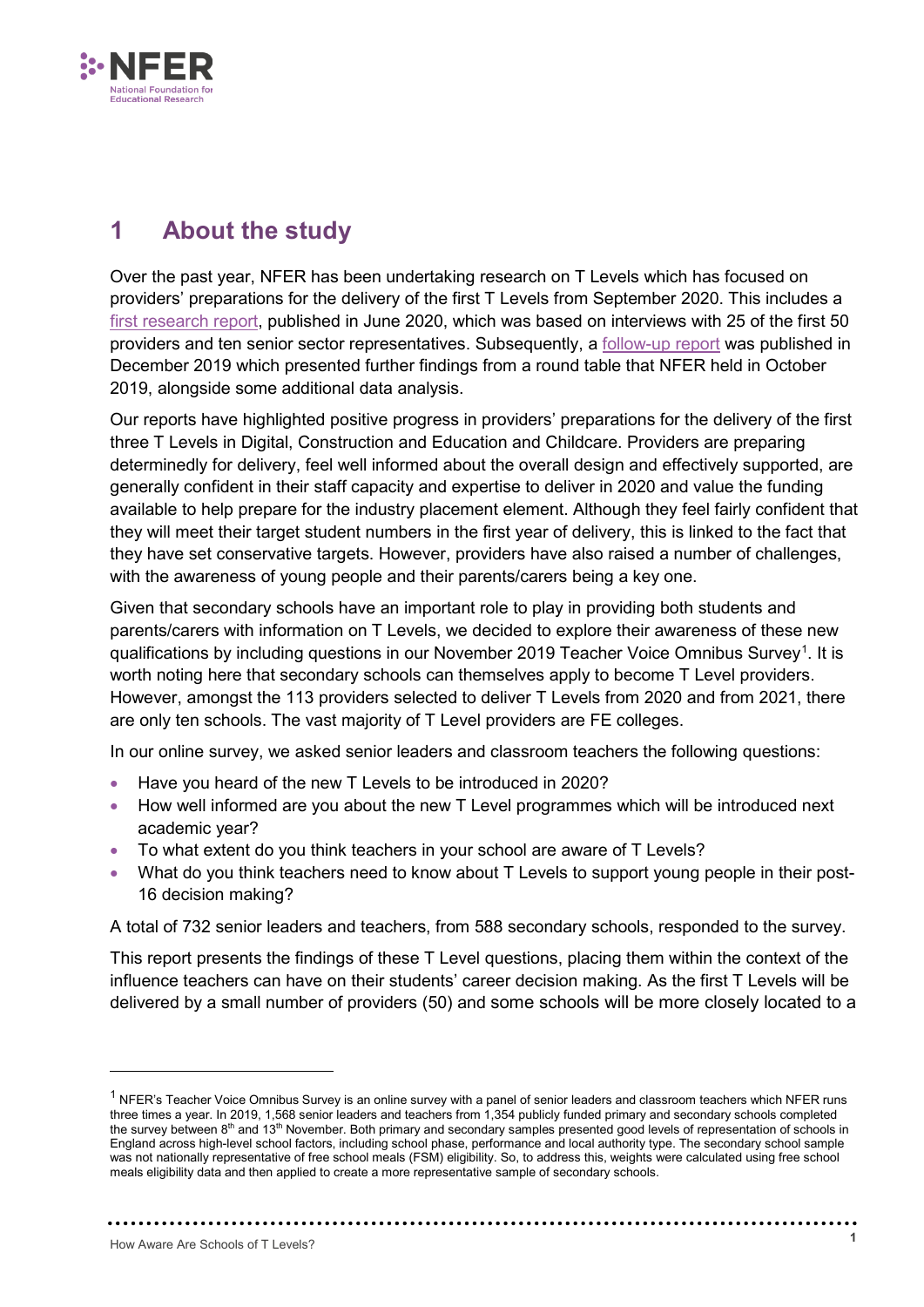

T Level provider than others, we also explored differences in survey responses by the proximity of respondents' schools to these providers.

The findings of the survey are presented in sections 2 to 5 below.

### <span id="page-6-0"></span>**2 How aware are senior leaders and classroom teachers of T Levels?**

*Although most senior leaders had heard of T Levels, our survey showed a low awareness amongst classroom teachers, with around two-fifths having heard of them.* 

Just over half of the senior leaders and classroom teachers responding to the survey (52 per cent) had heard of T Levels. However awareness was lower amongst classroom teachers, with around two-fifths (41 per cent) of classroom teachers reporting that they had heard of T Levels. As might be expected, there was a higher awareness of T Levels amongst senior leaders, with the vast majority (85 per cent) having heard of them.

|                                                                                                             | <b>Secondary</b>   |                        |         |  |  |
|-------------------------------------------------------------------------------------------------------------|--------------------|------------------------|---------|--|--|
|                                                                                                             | Senior leaders (%) | Classroom teachers (%) | All (%) |  |  |
| Yes                                                                                                         | 85                 | -41                    | 52      |  |  |
| No                                                                                                          | 15                 | 59                     | 48      |  |  |
| $N =$                                                                                                       | 178                | 554                    | 732     |  |  |
| $\Box$ Due to reunding perceptages may not sum to 100 and individual figures may not sum to reported totals |                    |                        |         |  |  |

#### **Table 1.1. Have you heard of the new T Levels to be introduced in 2020?**

› rounding, percentages may not sum to 100 and individual figures may not sum to reported totals. The percentages in this table are weighted separately by FSM rates. Reported base sizes (N) are unweighted. This question has been filtered to a subset of respondents. Source: Teacher Voice Omnibus Survey November 2019.

*Looking at awareness of T Levels by distance from T Level provision showed that respondents more closely located to T Level providers had a higher awareness of them. However, it is worth noting that around two-fifths of respondents (39 per cent) located within five miles of T Level provision had not heard of T Levels.*

We also looked at awareness of T Levels by the distance of respondents' schools from T Level provision (see Table 4.1 in the appendix). Encouragingly, respondents closer to T Level providers had a higher awareness of T Levels. For example, 61 per cent of respondents whose schools were located within five miles of a T Level provider had heard of T Levels compared to 46 per cent whose schools were over 15 miles away. This difference is statistically significant. Similar proportions of respondents whose schools were over five miles and up to 10 miles away from a T Level provider and over 10 miles and up 15 miles away (51 per cent and 53 per cent respectively) had heard of T Levels.

. . . . . . . . . . . . . . . . . . .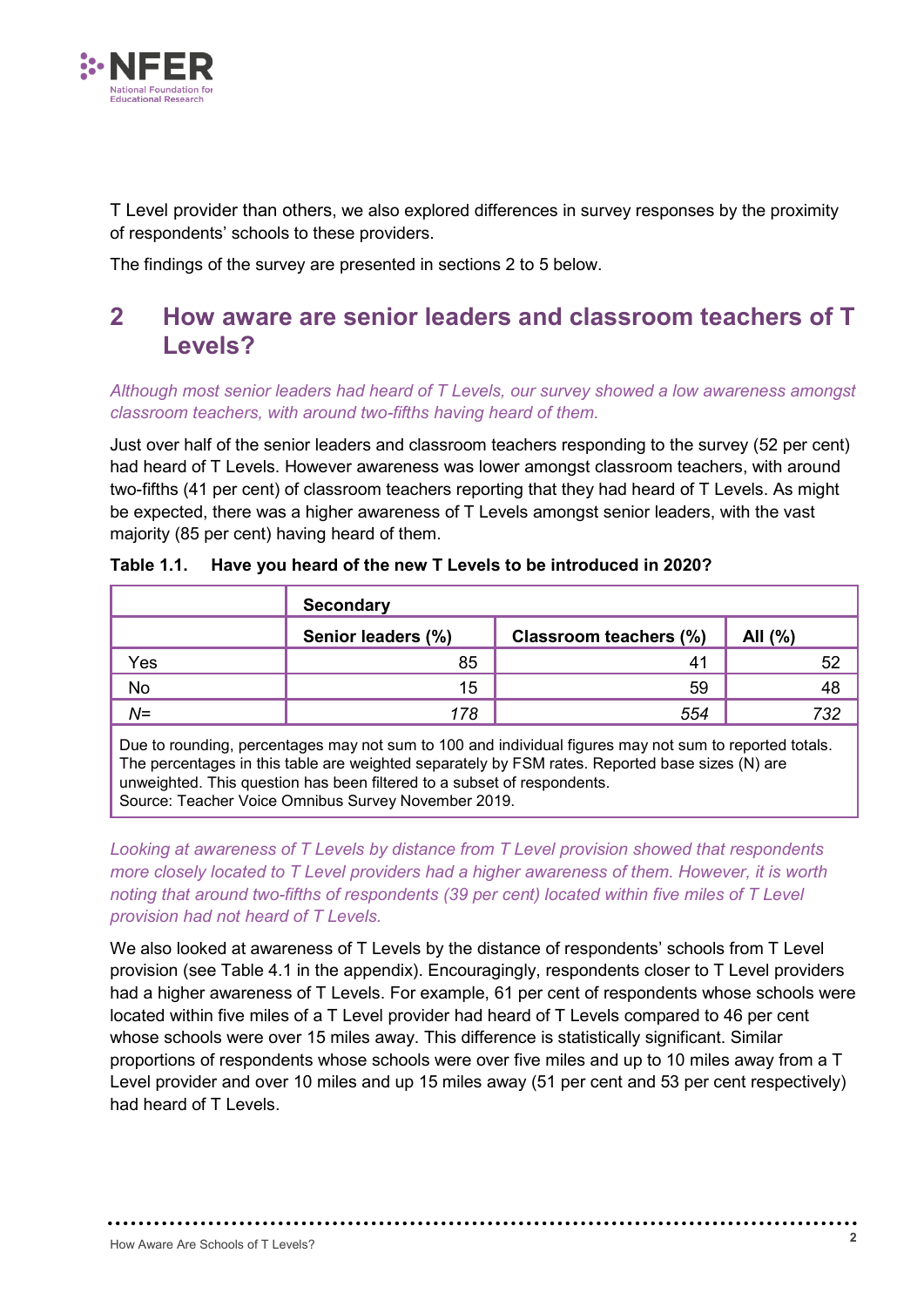

### <span id="page-7-0"></span>**3 How well informed are senior leaders and classroom teachers about T Levels?**

*The message was starker when respondents who had heard of T Levels were asked how well informed they were, with the vast majority reporting that they were not well informed. There was little difference in responses between those located close to, or further from, T Level providers.* 

We asked the 52 per cent of respondents who had heard of T Levels how well informed they were about them. A large proportion (83 per cent) reported that they were 'not very well informed' or 'not informed at all', with a quarter (25 per cent) reporting that they were 'not informed at all'.

Comparing the responses of senior leaders and classroom teachers showed that senior leaders tended to be a little better informed about T Levels. Almost nine out of ten classroom teachers (88 per cent) reported that they were 'not informed at all' or 'not very well informed' about T Levels, compared to three-quarters of senior leaders. Around a third of classroom teachers (32 per cent) were 'not informed at all', with a much smaller proportion of senior leaders (14 per cent) reporting this. Only three per cent of senior leaders and one per cent of classroom teachers reported that they were 'very well informed' about T Levels.

|                        | <b>Secondary</b>   |                        |         |  |
|------------------------|--------------------|------------------------|---------|--|
|                        | Senior leaders (%) | Classroom teachers (%) | All (%) |  |
| Very well informed     | 3                  |                        |         |  |
| Fairly well informed   | 22                 | 11                     | 16      |  |
| Not very well informed | 61                 | 55                     | 58      |  |
| Not informed at all    | 14                 | 32                     | 25      |  |
| $N =$                  | 151                | 228                    | 379     |  |

#### **Table 2.1. How well informed are you about the new T Level programmes which will be introduced next academic year? Are you:**

Due to rounding, percentages may not sum to 100 and individual figures may not sum to reported totals. The percentages in this table are weighted separately by FSM rates. Reported base sizes (N) are unweighted.

This question has been filtered to a subset of respondents.

Note: sample sizes for certain cells may be small and should be interpreted with caution.

Source: Teacher Voice Omnibus Survey November 2019.

Looking at how well informed respondents were by distance from T Level provision did not show a clear pattern, with there being little difference in responses between those located close to, or further from, T Level providers (see Table 5.1 in the appendix). Respondents whose schools were located within five miles of a T Level provider and whose schools were over 10 miles and up 15 miles away were the best informed. For example, 19 per cent of both groups were 'very well informed' or 'fairly well informed'. However, there was little difference between these respondents and those whose schools were located over five miles and up to 10 miles away from T Level provision and over 15 miles away: 14 per cent and 17 per cent of these respondents respectively reported that they were 'very well informed' or 'fairly well informed'.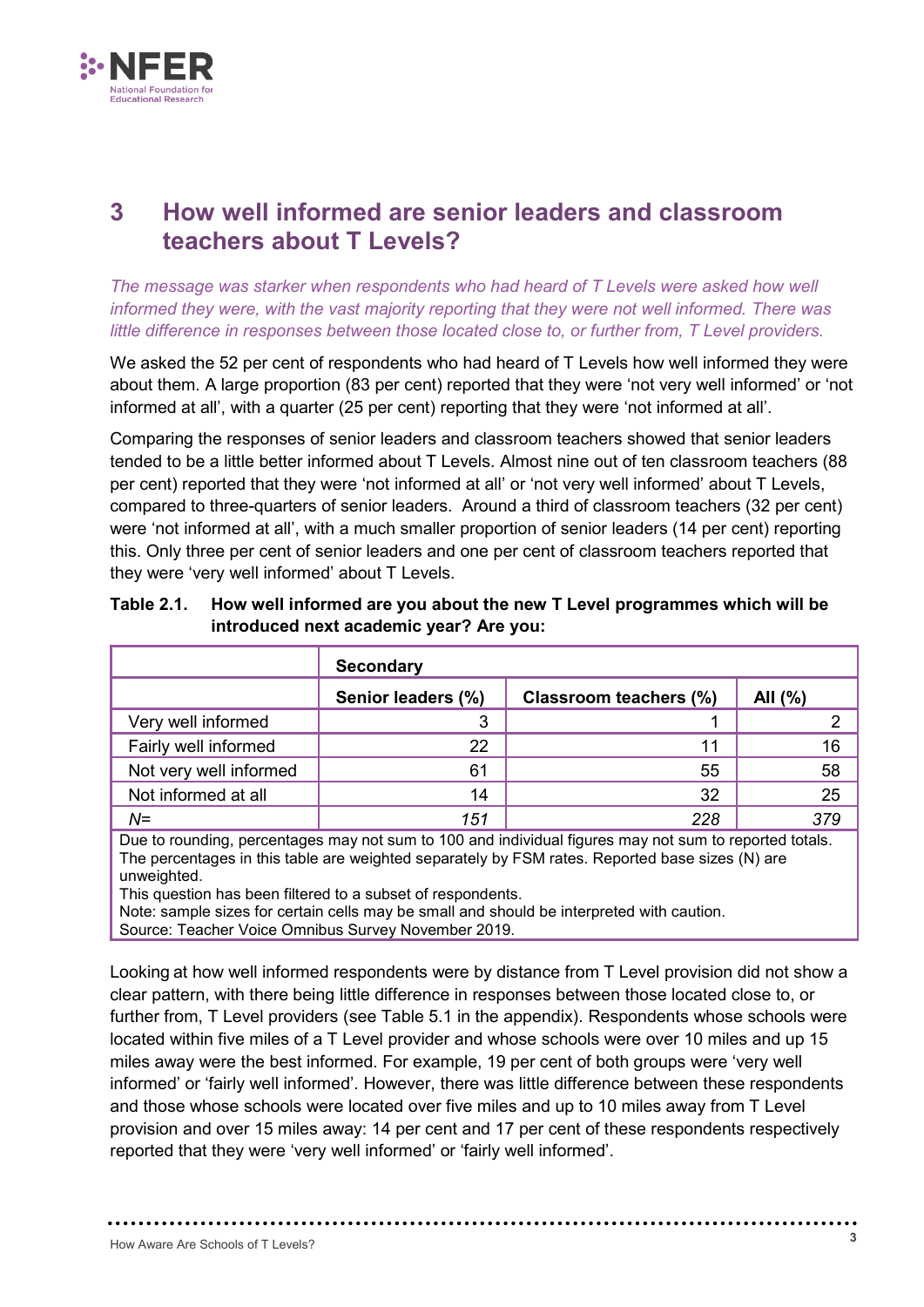

### <span id="page-8-0"></span>**4 What are respondents' perceptions of the awareness of T Levels amongst their teaching colleagues?**

#### *Survey respondents reported similar low levels of awareness of T Levels amongst their teaching colleagues. Exploring distance from T Level provision revealed little difference in perceptions.*

Respondents were also asked to what extent teachers in their school were aware of T Levels. Over a quarter of senior leaders and classroom teachers (27 per cent) reported that teachers were 'not at all aware' of T Levels, with an additional six out of ten reporting that teachers were 'not very aware'. Senior leaders and classroom teachers reported similar levels of awareness of their colleagues.

|                                                                                                                                                                                                                                                                                                                                                                                                                                             | <b>Secondary</b>   |                        |         |  |
|---------------------------------------------------------------------------------------------------------------------------------------------------------------------------------------------------------------------------------------------------------------------------------------------------------------------------------------------------------------------------------------------------------------------------------------------|--------------------|------------------------|---------|--|
|                                                                                                                                                                                                                                                                                                                                                                                                                                             | Senior leaders (%) | Classroom teachers (%) | All (%) |  |
| Very aware                                                                                                                                                                                                                                                                                                                                                                                                                                  |                    |                        |         |  |
| Fairly aware                                                                                                                                                                                                                                                                                                                                                                                                                                | 9                  |                        | 8       |  |
| Not very aware                                                                                                                                                                                                                                                                                                                                                                                                                              | 62                 | 58                     | 60      |  |
| Not at all aware                                                                                                                                                                                                                                                                                                                                                                                                                            | 26                 | 28                     | 27      |  |
| Don't know                                                                                                                                                                                                                                                                                                                                                                                                                                  | 3                  | 7                      | 6       |  |
| $N =$                                                                                                                                                                                                                                                                                                                                                                                                                                       | 151                | 228                    | 379     |  |
| Due to rounding, percentages may not sum to 100 and individual figures may not sum to reported totals.<br>The percentages in this table are weighted separately by FSM rates. Reported base sizes (N) are<br>unweighted.<br>This question has been filtered to a subset of respondents.<br>Note: sample sizes for certain cells may be small and should be interpreted with caution.<br>Source: Teacher Voice Omnibus Survey November 2019. |                    |                        |         |  |

#### **Table 3.1. To what extent do you think teachers in your school are aware of T Levels?**

Looking at responses by distance from T Level providers showed little difference in senior leaders' and classroom teachers' perceptions of their colleagues' awareness of T Levels, with no clear pattern emerging (see Table 6.1 in the appendix).

### <span id="page-8-1"></span>**5 What do teachers need to know about T Levels?**

*Many respondents did not have sufficient knowledge of T Levels to comment on what teachers needed to know about them. Those who could comment reported that teachers needed a more indepth understanding of T Levels and the progression opportunities following them.* 

When asked what they thought teachers needed to know about T Levels to support young people in their post-16 decision making, over half of senior leaders and classroom teachers (56 per cent and 53 per cent respectively) did not know. This is not surprising given that many respondents reported that they were not well informed about T Levels and, as a result, it is likely that they would not know what information would be useful. However, the remainder provided a number of suggestions. For further details, see Table 7.1 in the appendix.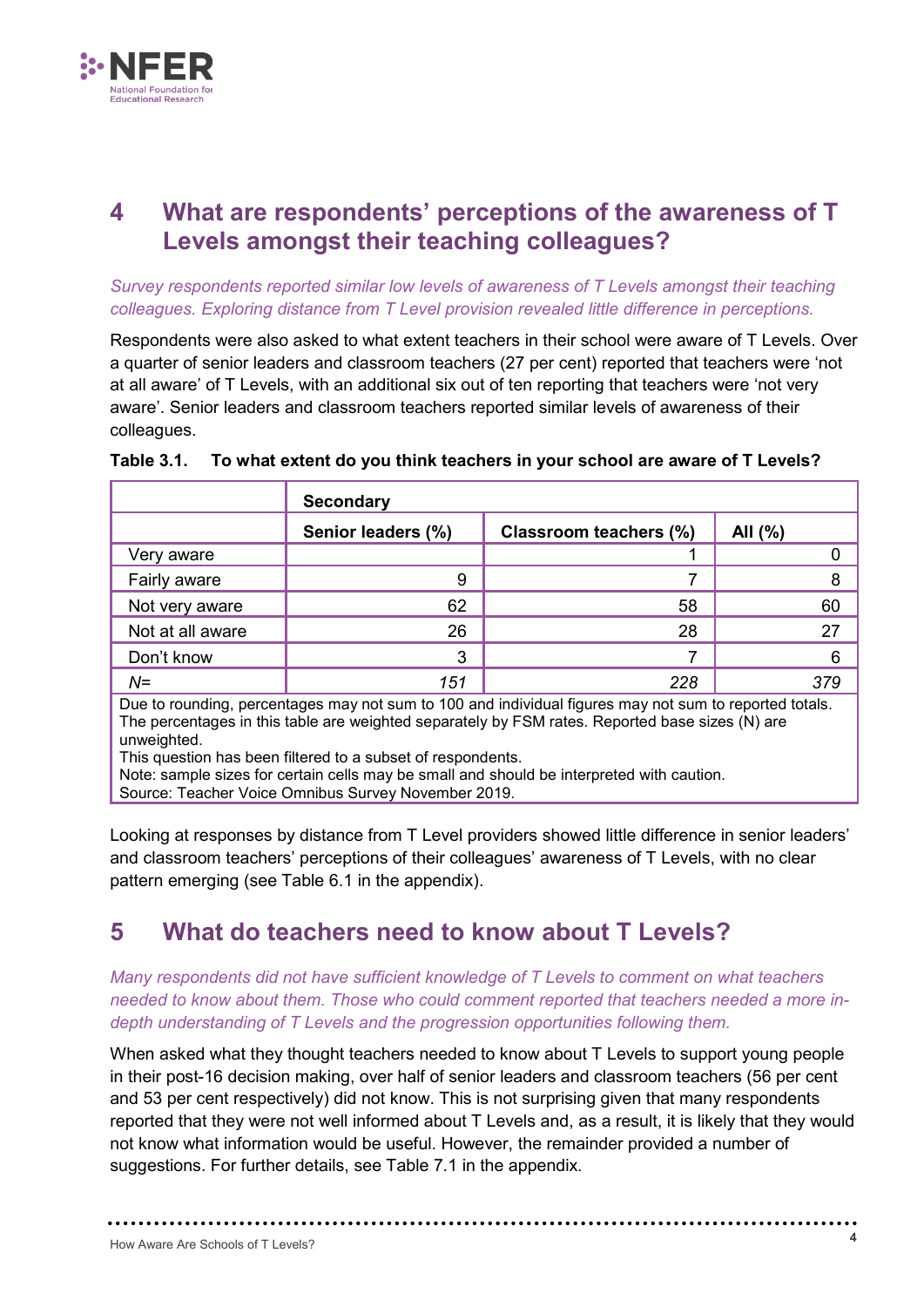

The largest numbers of respondents felt that teachers needed to know more about post-18 options and careers guidance (51 respondents) and to gain a deeper understanding of T Levels (44 respondents).

Other responses in order of importance included:

- how T Levels compare to other qualifications (29 respondents)
- T Level course content/structure (27 respondents)
- which T Level subjects will be available (21 respondents)
- assessment criteria (20 respondents)
- identifying suitable pupils for T Levels (17 respondents)
- which institutions will offer T Levels (16 respondents)
- credibility/value of T Levels with employers (16 respondents)
- how they build on other qualifications/GCSEs (9 respondents)
- concise summaries of T Levels (7 respondents)
- entry requirements (6 respondents)
- the positives of the qualification/their value (6 respondents).

The box below provides some illustrative quotations.

#### **Box: Illustrative quotations on information required on T Levels**

#### **Curriculum and assessment**

*A much better understanding of the content and mode of delivery of these qualifications* 

*Information about syllabus and grading* 

*Structure of courses*

*The vocational focus and mode of learning*

*The content and volume of student work required* 

*Assessment styles and breadth of content* 

*The work placement commitment* 

#### **What T Levels are available and where you can study them**

*What subjects and types of course are offered*

*What is being offered locally*

*What is on offer and what subjects are available* 

#### **Entry requirements and target group**

*Clear information on entry requirements* [so that appropriate advice can be provided]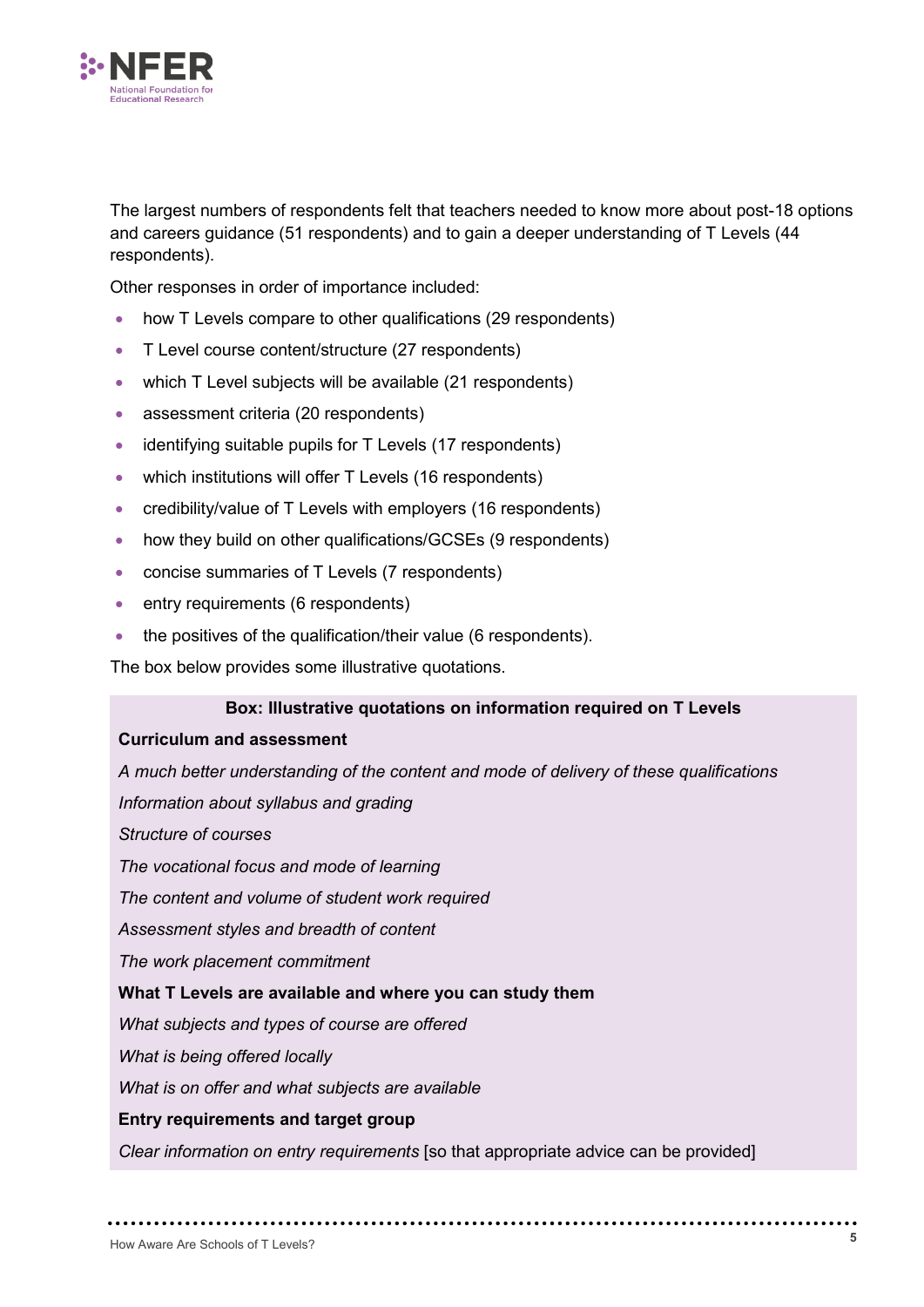

*Selecting appropriate students for T Levels How they relate to Level 2 qualifications* **Comparison to other qualifications** *How they compare to other qualifications and who they suit for post-16 decisions What are the key differences to A levels The difference between them and Tech Levels and their advantages and disadvantages compared to A levels How they compare to apprenticeships and BTECs How they may be better routes to alternative qualifications* **Their value** *Their value and buy-in from universities and employers A genuine assessment of their future value How well received the first T Levels are How they work with industry Success rates* **Career progression**  *Career pathways How they are viewed by higher education Knowledge of employers of the value of T Levels Careers they are most suited for*

It is worth noting that, as highlighted in our previous reports, the detail on some of these areas is still being worked out which has made the provision of comprehensive information difficult. For example, the qualification specifications which will provide more in-depth information on content and assessment are becoming available from March 2020. There is also still some uncertainty about progression routes to university<sup>[2](#page-10-0)</sup> and Level 4 apprenticeships, and credibility of  $T$  Levels with employers can only be properly assessed once they are in their delivery phase.

-

<span id="page-10-0"></span><sup>2</sup> UCAS Tariff points have been allocated for T Levels. However, universities have still to decide whether they will accept T Levels and for which courses. Many are waiting to see the detailed qualification specifications prior to making decisions.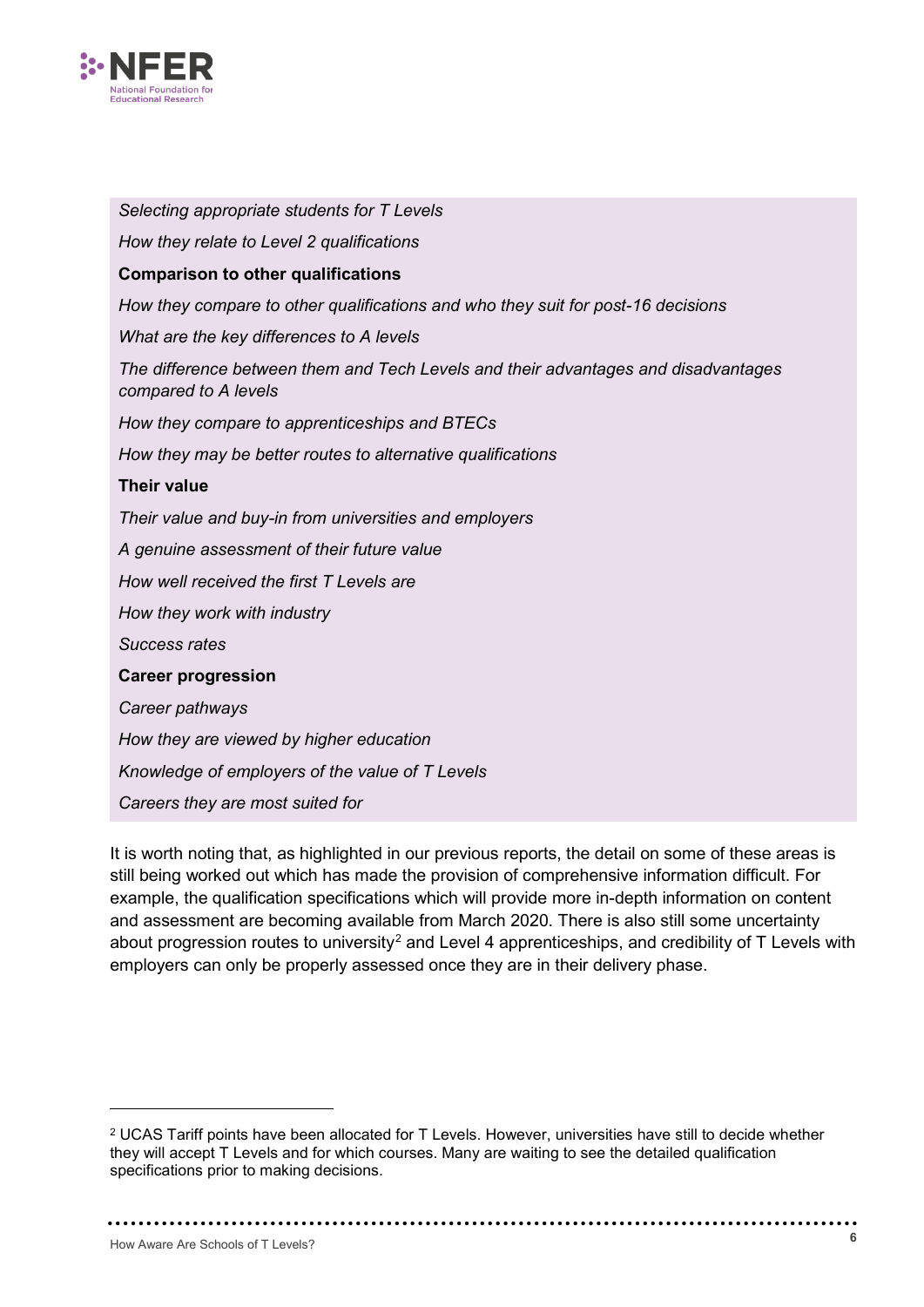

### <span id="page-11-0"></span>**6 What influence do teachers have on their students' career decision making?**

#### *Teachers can play an important role in careers awareness raising and supporting decision making, both in their interactions with students and in their work engaging with parents/carers.*

Drawing on published literature, this section places the survey findings in context by exploring the importance of teachers in supporting students' career decision making. Some of the sources particularly focus on apprenticeships but many messages can be applied to vocational and technical education more broadly.

There are a range of influences on young people's career decision making, with family, friends and teachers being the main ones, with the family being particularly influential (Blenkinsop *et al.*  (2006)). A range of UK and international sources have reported the important role teachers play in empowering young people's choices and contributing to smoother transitions (Blenkinsop *et al*. (2006); Nicoletti and Berthoud (2010); McCrone *et al.* (2005); Cheung *et al.* (2013); Howard *et al.* (2009)). Hooley, Watts and Andrews (2015) noted that teachers can support students' career decision making, through their informal conversations with students, their pastoral role as tutors, and through their subject teaching.

Several studies have noted the role that subject teachers, particularly science, technology, engineering and mathematics (STEM) teachers, can play in linking their subject to potential careers and influencing students' motivations towards study and employment (Munroe and Elsom, 2000; Hooley, Watts and Andrews, 2015). Clemence *et al.* (2013) reported that 49 per cent of young people acquire their information about careers from their subject teacher.

Some studies have focused on the impact that teachers' lack of knowledge of the range of post-16 options can have on students. In their study on teenage apprenticeships, Kashefpakdel and Rehill (2018) noted that 'teachers lack confidence and experience in promoting apprenticeships, leaving young people with advice that often focuses on university'. Hooley, Watts and Andrews (2015) observed that many teachers have good insights about UCAS processes but less experience of vocational routes. In addition, a study by Watermeyer *et al.* (2016) noted that teachers' informal advice to students can be narrow and lacking objectivity, due to their lack of employment experience outside of teaching and lack of up-to-date information.

As well as supporting the provision of information and advice to students, it is also crucial that senior leaders allow education and training providers into school to talk to students about technical education and apprenticeships. However, in reviewing the Baker clause<sup>3</sup> one year on, Hochlaf and Dromey (2019) found that compliance with the Baker clause was limited, with technical education providers still finding it difficult to access schools to inform young people of their options.

-

<span id="page-11-1"></span> $3$  The Baker clause stipulates that schools must ensure that a 'range of education and training providers' have access to pupils from year 8 to year 13, so that they can be informed about what technical education and apprenticeship opportunities are available to them.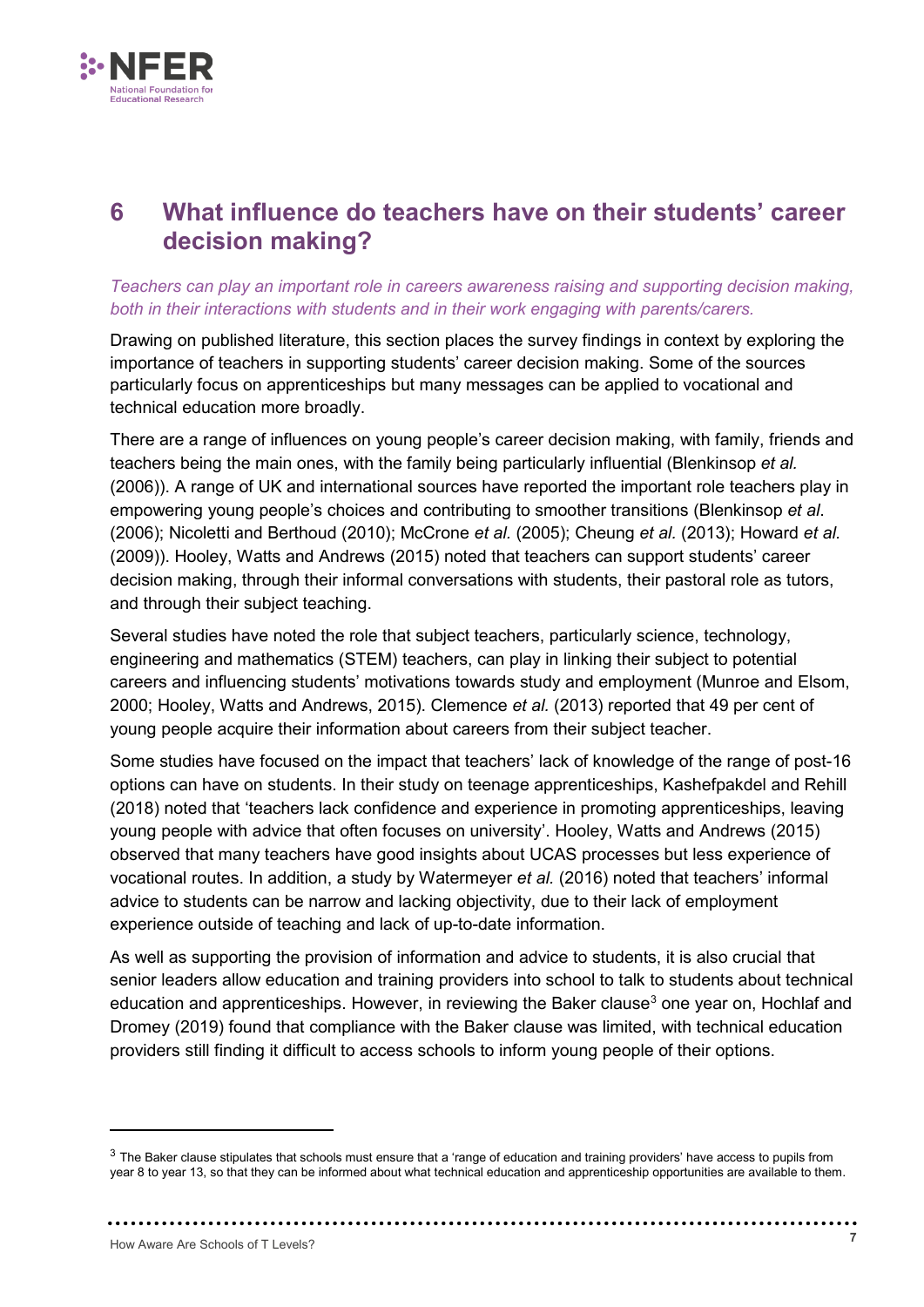

As suggested above, the influence of parent/carers on their children's career decision making should not be under-estimated. Clemence *et al.* (2013) reported that 67 per cent of young people acquire their information about careers from their family. More recently, Barnes *et al.* (2020) reported that there is evidence to indicate that 'parental engagement in careers is important to facilitate and/or expand opportunities for young people', and that parents/carers need to be 'career aspirants', that is 'supporters of education and career pathways and providers of information'. However, parents'/carers' lack of awareness of apprenticeships and vocational education and, in some cases, outdated views of what vocational options entail, can hamper student interest and take-up. For example, research undertaken by Kashefpakdel and Rehill (2018) showed that parents' negative perception of apprenticeships affected take-up and that the better performing schools, in terms of the percentage of school leavers applying for an apprenticeship, actively engaged parents in employer activities. Within this context, teachers can play a part in ensuring that parents/carers have up-to-date information on their child's post-16 options.

In conclusion, teachers have an important role in providing both students and parents/carers with information on T Levels as a worthy technical alternative to A levels. They, therefore, need to be aware of them and understand their value in supporting students' progression into the labour market or higher education. It is also vital that T Level providers are welcomed into schools to talk directly to teachers, students and parents/carers about these new qualifications.

### <span id="page-12-0"></span>**7 Discussion**

Our survey of senior leaders and classroom teachers showed a low level of awareness of T Levels amongst classroom teachers, with around two-fifths having heard of them. Awareness amongst senior leaders was much higher, with almost nine out of ten reporting awareness of T Levels. However, amongst the senior leaders and classroom teachers who had heard of T Levels, the vast majority were 'not very well informed' or 'not informed at all'. Although respondents more closely located to T Level provision were more likely to be aware of them, around two-fifths of respondents located within five miles of a T Level provider had not heard of them.

Given the important role that teachers can play in raising the awareness of students and parents/carers of the range of post-16 options available locally, these messages point to the need to give further attention to this area. This is particularly the case given that the first T Levels are being rolled out from September 2020. We recognise the challenges in providing comprehensive detail on some areas due to the early stage of development of these new qualifications. However, although the NexT [Level awareness raising campaign](https://www.tlevels.gov.uk/) is welcomed, our findings suggest that more needs to be done to inform schools about T Levels. National and local T Level awareness raising campaigns and information provision could usefully draw on what teachers in our survey say they would like to know about T Levels. They reported that they require more information on a range of areas, including: T Level course content, structure and assessment criteria; who they target; their credibility with employers; how they compare to other qualifications; which T Level subjects will be available and at which institutions; entry requirements and identifying suitable pupils for T Levels; and progression routes.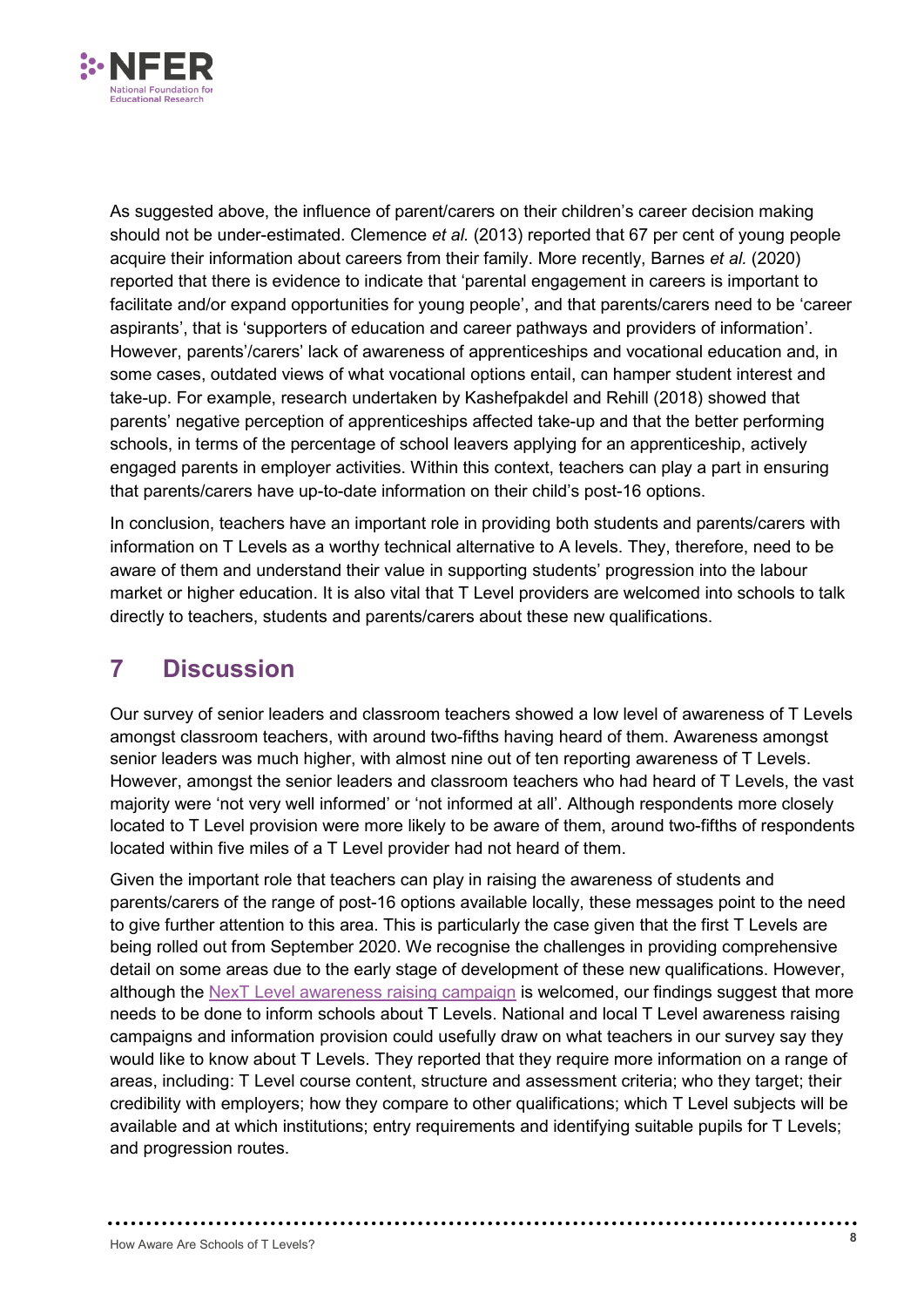

## <span id="page-13-0"></span>**8 References**

Barnes, S-A., Bimrose, J., Brown, A., Gough, J. & Wright, S. (2020). *The role of parents and carers in providing careers guidance and how they can be better supported* [online]. Available: [https://warwick.ac.uk/fac/soc/ier/research/careerguidanceparents/ier\\_gatsby\\_jpm\\_parents](https://warwick.ac.uk/fac/soc/ier/research/careerguidanceparents/ier_gatsby_jpm_parents-carers_final_report_v8_final.pdf%20%20%5b12)carers final report v8 final.pdf [12 March, 2020].

Blenkinsop, S., McCrone, M., Wade, P. and Morris, M. (2006) *How Do Young People Make Choices at 4 and 16?* 9DfES RR7730 [online]. Available: [https://www.nfer.ac.uk/how-do-young](https://www.nfer.ac.uk/how-do-young-people-make-choices-at-14-and-16)[people-make-choices-at-14-and-16](https://www.nfer.ac.uk/how-do-young-people-make-choices-at-14-and-16) [13 February, 2020].

Cheung, F., Wan, S. L., Fan, W. and Leong, F. T. (2013). 'Collective contributions to career efficacy in adolescents: a cross-cultural study', *Journal of Vocational Behaviour* 83, 3, 237-244 [online]. DOI 10.1016/j.jvb.2013.05.004.

Clemence, M., Gilby, N., Shah, J., Swiecicka, J., Warren, D., Smith, P., Johnson, J., Nissem, S., Hoolahan, F. and D'Souza, J. D. (2013). *Wellcome Trust Monitor: Wave 2* [online]. Available: <https://wellcome.ac.uk/sites/default/files/monitor-wave2-full-wellcome-may13.pdf> [13 February, 2020].

Hochlaf, D. and Dromey, J. (2019). *The Baker clause: One year on* (Briefing II) [online]. Available: <https://www.ippr.org/files/2019-01/the-baker-clause-one-year-on-january19.pdf> [13 February, 2020].

Hooley, T., Watts, A.G. and Andrews, D. (2015). *Teachers and Careers: The Role of School Teachers in Delivering Careers and Employability Learning.* Derby: University of Derby.

Howard, K. A., Ferrari, L., Nota, L., Solberg, S. H. and Soresi, S. (2009). 'The relation of cultural context and social relationships to career development in middle school', *Journal of Vocational Behaviour*, **75**, 2, 100-108 [online]. DOI 10.1016/j.jvb.2009.06.013.

Kashefpakdel, E. and Percy, C. (2016). 'Career education that works: an economic analysis using the British cohort study', *Journal of Education and Work*, **30**, 3, 217-234 [online]. DOI 10.1080/13639080.2016.1177636.

Kashefpakdel, E. and Rehill, J. (2018). *Teenage Apprenticeships Converting Awareness to Recruitment* [online]. Available: [https://www.educationandemployers.org/research/teenage](https://www.educationandemployers.org/research/teenage-apprenticeships/)[apprenticeships/](https://www.educationandemployers.org/research/teenage-apprenticeships/) [13 February, 2020].

Mann, A., Kashefpakdel, A. and Rehill, J. (2017). *Indicators of Successful Transitions: Teenage Attitudes and Experiences Related to the World of Work* [online]. Available: [https://www.educationandemployers.org/wp-content/uploads/2017/10/CET-indicators-FINAL-04-](https://www.educationandemployers.org/wp-content/uploads/2017/10/CET-indicators-FINAL-04-10-17.pdf) [10-17.pdf](https://www.educationandemployers.org/wp-content/uploads/2017/10/CET-indicators-FINAL-04-10-17.pdf) [13 February, 2020].

McCrone, T., Morris, M. and Walker, M. (2005). *Pupil Choices at Key Stage 3 – Literature Review*  [online]. Available:<https://www.nfer.ac.uk/publications/YPM01/YPM01.pdf> [14 February, 2020].

Munro, M. and Elsom, D. (2000). Choosing Science at 16: The Influence of Science Teachers and Careers Advisers on Students' Decisions about Science Subjects and Science and Technology Careers [online]. Available:<https://eric.ed.gov/?id=ED448334> [13 February, 2020].

................................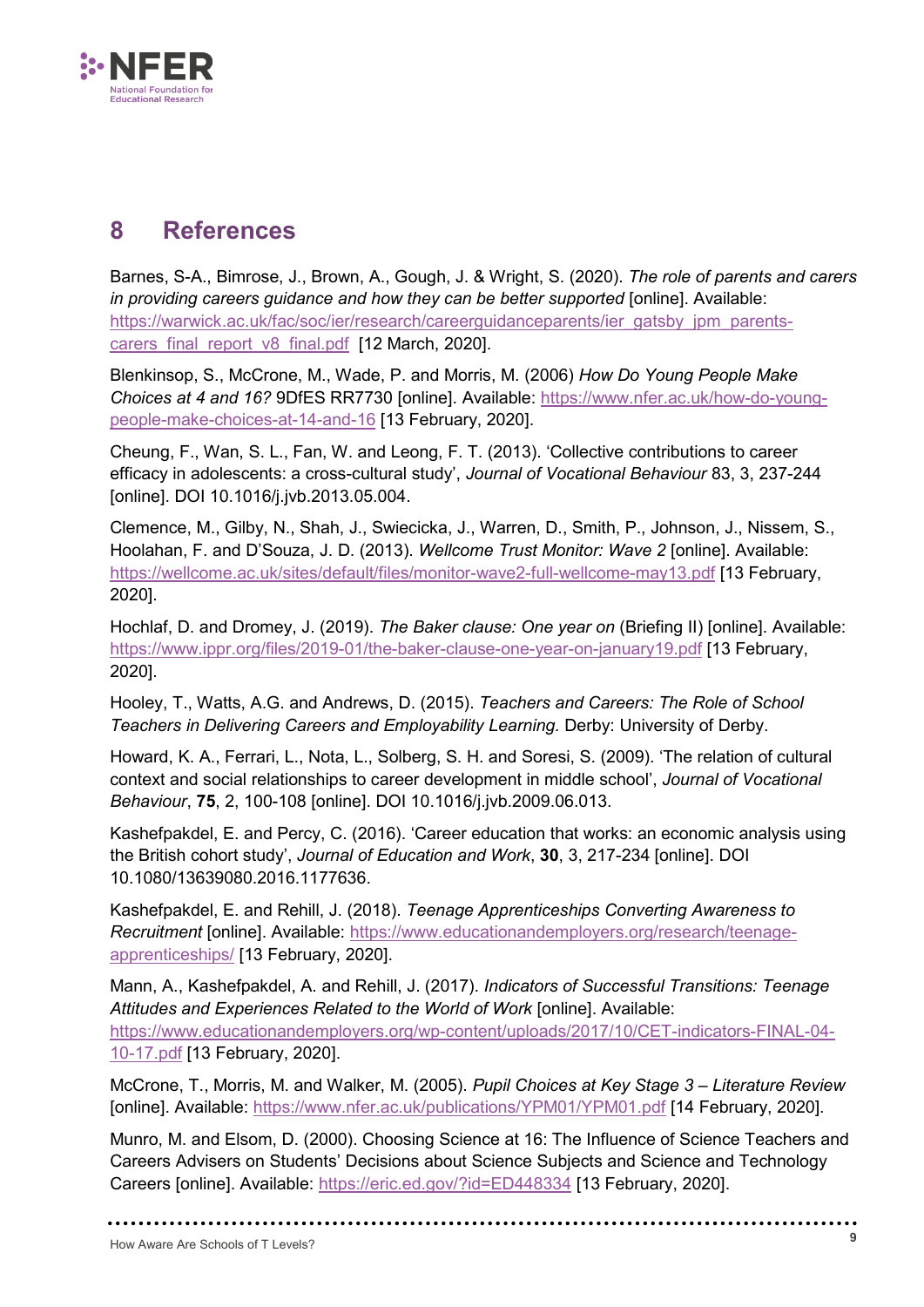

Nicoletti, C. and Berthoud, R. (2010). *The Role of Information, Advice and Guidance in Young People's Education and Employment Choices* (DFE-RR019) [online]. Available: [https://www.gov.uk/government/publications/the-role-of-information-advice-and-guidance-in-young](https://www.gov.uk/government/publications/the-role-of-information-advice-and-guidance-in-young-peoples-education-and-employment-choices)[peoples-education-and-employment-choices](https://www.gov.uk/government/publications/the-role-of-information-advice-and-guidance-in-young-peoples-education-and-employment-choices) [13 February, 2020].

Watermeyer, R., Morton, P. and Collins, J. (2016). 'Rationalising "for" and "against" a policy of school-led careers guidance in STEM in the U.K.: a teacher perspective', International Journal of Science Education, 38, 9, 1441-1458 [online]. DOI 10.1080/09500693.2016.1195520.

. . . . . . . . . . . . . . . .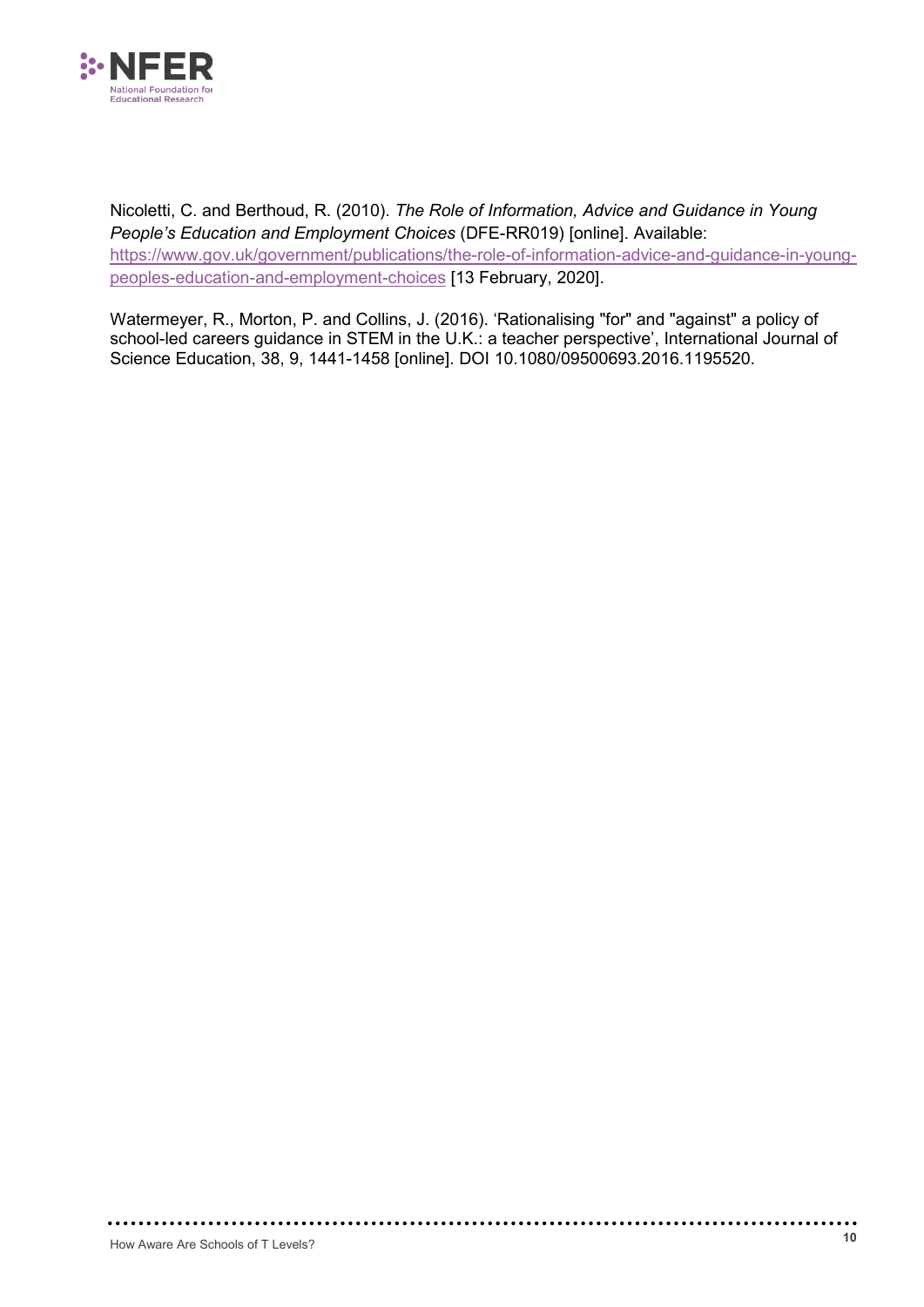

### <span id="page-15-0"></span>**Appendix**

#### **Senior leaders' and classroom teachers' awareness of T Levels by their school's distance from a T Level provider**

#### **Table 4.1. Have you heard of the new T Levels to be introduced in 2020?**

|                                                                                                                                                                                                                                                                                                                                                                                               | <b>Secondary</b>         |                                           |                                            |                      |  |
|-----------------------------------------------------------------------------------------------------------------------------------------------------------------------------------------------------------------------------------------------------------------------------------------------------------------------------------------------------------------------------------------------|--------------------------|-------------------------------------------|--------------------------------------------|----------------------|--|
|                                                                                                                                                                                                                                                                                                                                                                                               | 5 miles or<br>$less$ (%) | Over 5 miles and<br>up to 10 miles $(\%)$ | Over 10 miles and<br>up to 15 miles $(\%)$ | Over 15 miles<br>(%) |  |
| Yes                                                                                                                                                                                                                                                                                                                                                                                           | 61                       | 51                                        | 53                                         | 46                   |  |
| No                                                                                                                                                                                                                                                                                                                                                                                            | 39                       | 49                                        | 47                                         | 54                   |  |
| $N=$                                                                                                                                                                                                                                                                                                                                                                                          | 155                      | 181                                       | 141                                        | 255                  |  |
| Due to rounding, percentages may not sum to 100 and individual figures may not sum to reported totals.<br>The percentages in this table are weighted separately by FSM rates. Reported base sizes (N) are<br>unweighted.<br>This question has been filtered to a subset of respondents.<br>Distance is based on number of miles from each respondent's school postcode to the closest T Level |                          |                                           |                                            |                      |  |

provider. Source: Teacher Voice Omnibus Survey November 2019.

#### **How informed senior leaders and classroom teachers are of T Levels by their school's distance from a T Level provider**

#### **Table 5.1. How well informed are you about the new T Level programmes which will be introduced next academic year? Are you:**

|                        | <b>Secondary</b>       |                                              |                                               |                         |  |
|------------------------|------------------------|----------------------------------------------|-----------------------------------------------|-------------------------|--|
|                        | 5 miles or<br>less (%) | Over 5 miles<br>and up to 10<br>miles $(\%)$ | Over 10 miles<br>and up to 15<br>miles $(\%)$ | Over 15<br>miles<br>(%) |  |
| Very well informed     |                        | 3                                            | 3                                             |                         |  |
| Fairly well informed   | 18                     | 12                                           | 16                                            | 16                      |  |
| Not very well informed | 60                     | 58                                           | 52                                            | 59                      |  |
| Not informed at all    | 21                     | 28                                           | 28                                            | 24                      |  |
| $N =$                  | 93                     | 93                                           | 73                                            | 120                     |  |

Due to rounding, percentages may not sum to 100 and individual figures may not sum to reported totals. The percentages in this table are weighted separately by FSM rates. Reported base sizes (N) are unweighted.

This question has been filtered to a subset of respondents.

. . . . . . . . . . . . . . .

Distance is based on number of miles from each respondent's school postcode to the closest T Level provider.

Note: sample sizes for certain cells may be small and should be interpreted with caution. Source: Teacher Voice Omnibus Survey November 2019.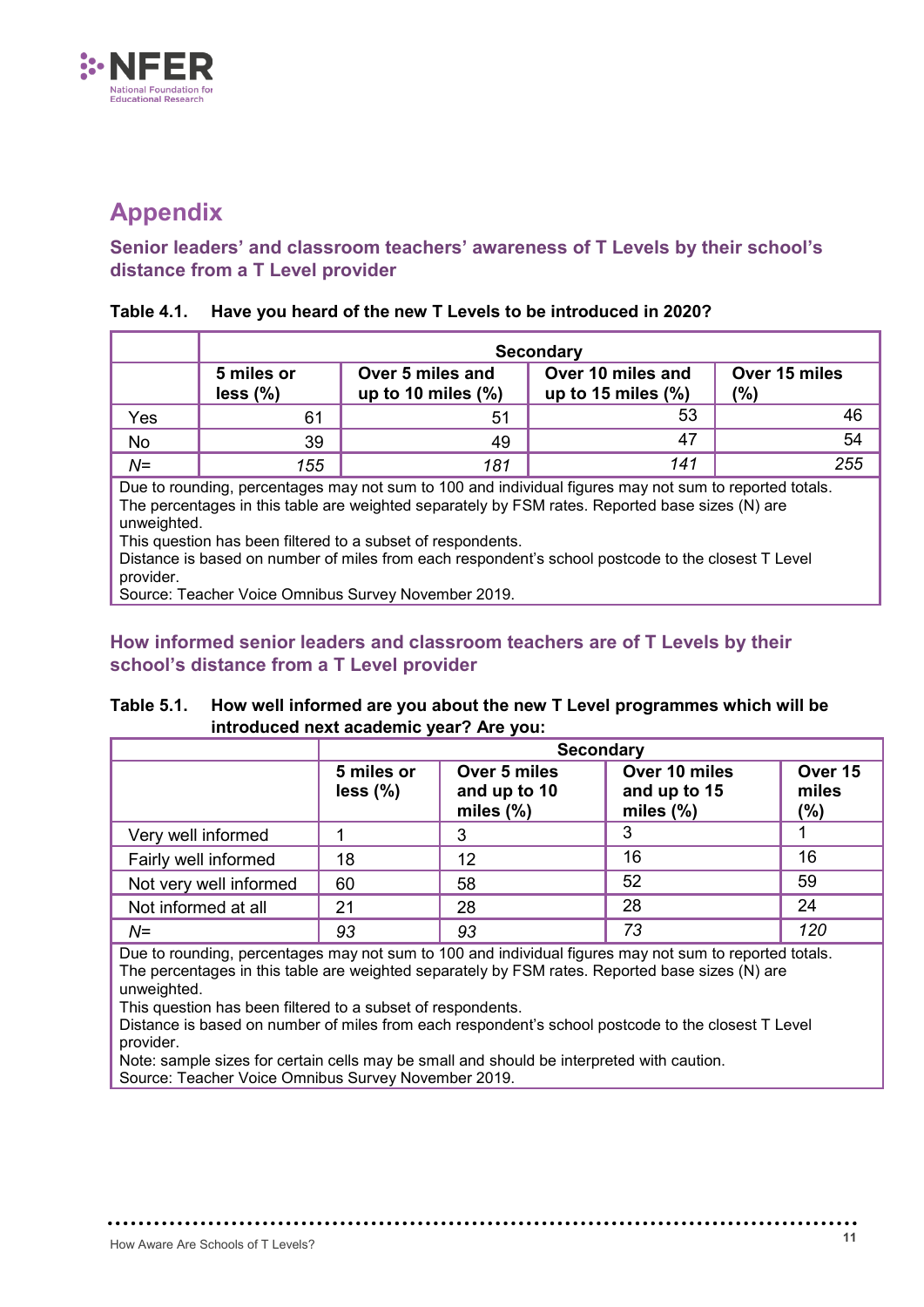

#### **Senior leaders' and classroom teachers' views on their colleagues' awareness of T Levels by their school's distance from a T Level provider**

|                  | <b>Secondary</b>                                                                                                          |    |                         |     |  |
|------------------|---------------------------------------------------------------------------------------------------------------------------|----|-------------------------|-----|--|
|                  | Over 10 miles<br>5 miles or<br>Over 5 miles<br>and up to 10<br>$less$ (%)<br>and up to 15<br>miles $(\%)$<br>miles $(\%)$ |    | Over 15<br>miles $(\%)$ |     |  |
| Very aware       |                                                                                                                           | O  | 0                       |     |  |
| Fairly aware     | 2                                                                                                                         | 5  | 11                      | 13  |  |
| Not very aware   | 61                                                                                                                        | 65 | 53                      | 58  |  |
| Not at all aware | 25                                                                                                                        | 27 | 30                      | 26  |  |
| Don't know       | 10                                                                                                                        | 2  |                         | 3   |  |
| $N =$            | 93                                                                                                                        | 93 | 73                      | 120 |  |

#### **Table 6.1. To what extent do you think teachers in your school are aware of T Levels?**

Due to rounding, percentages may not sum to 100 and individual figures may not sum to reported totals. The percentages in this table are weighted separately by FSM rates. Reported base sizes (N) are unweighted.

This question has been filtered to a subset of respondents.

Distance is based on number of miles from each respondent's school postcode to the closest T Level provider

Note: sample sizes for certain cells may be small and should be interpreted with caution. Source: Teacher Voice Omnibus Survey November 2019.

#### **What teachers need to know about T Levels**

#### **Table 7.1. What do teachers need to know about T Levels to support young people in their post-16 decision-making?**

| Open responses                               |                              |                                  |                |  |  |
|----------------------------------------------|------------------------------|----------------------------------|----------------|--|--|
|                                              | <b>Secondary</b>             |                                  |                |  |  |
|                                              | <b>Senior</b><br>leaders (N) | <b>Classroom</b><br>teachers (N) | All<br>(N)     |  |  |
| Post-18 options and careers guidance         | 16                           | 35                               | 51             |  |  |
| Deeper understanding of T Levels             | 12                           | 32                               | 44             |  |  |
| How they compare to other qualifications     | 10                           | 19                               | 29             |  |  |
| Course content/structure                     | 14                           | 13                               | 27             |  |  |
| Which subjects will be available             | 9                            | 12                               | 21             |  |  |
| Assessment criteria                          | 5                            | 15                               | 20             |  |  |
| Identifying suitable pupils                  | 6                            | 11                               | 17             |  |  |
| Which institutions will offer them           | 7                            | 9                                | 16             |  |  |
| Credibility/value with employers             | 4                            | 12                               | 16             |  |  |
| How they build on other qualifications/GCSEs | 4                            | 5                                | 9              |  |  |
| Concise summaries of T Levels                | 3                            | 4                                | $\overline{7}$ |  |  |
| <b>Entry requirements</b>                    | 2                            | 4                                | 6              |  |  |

**\*\*\*\*\*\*\*\*\***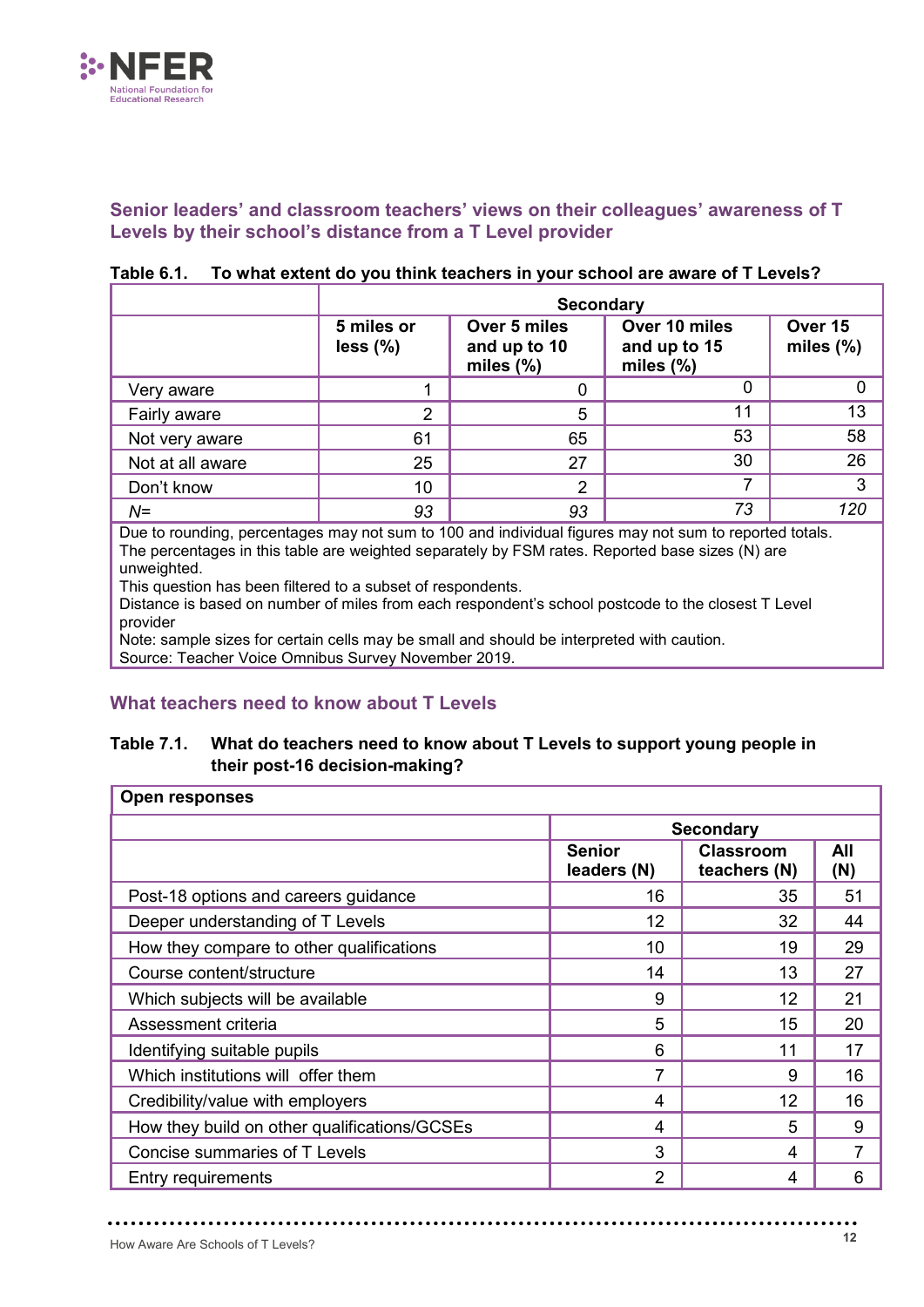

| Understanding of the positives of the<br>qualification/their value      | $\overline{2}$ | 4              | 6              |
|-------------------------------------------------------------------------|----------------|----------------|----------------|
| How to apply for them                                                   | 1              | 3              | 4              |
| How to deliver them                                                     | 3              | 1              | 4              |
| What infrastructure is needed                                           | 3              | 1              | 4              |
| Whether they are sustainable                                            | 3              | 1              | 4              |
| Very little/Don't need to know about them                               | 1              | 3              | 4              |
| How accessible they are                                                 | 1              | $\overline{2}$ | 3              |
| How to collaborate successfully with local companies<br>to help deliver | 1              | $\overline{2}$ | 3              |
| The criteria to deliver them                                            | 1              | 1              | $\overline{2}$ |
| Funding                                                                 | $\overline{2}$ |                | $\overline{2}$ |
| How to give suitable work experience support and<br>advice              | $\overline{2}$ |                | $\overline{2}$ |
| How they influence A level choices                                      |                | 1              | 1              |
| T Levels will not last                                                  |                | 1              | 1              |
| How to support/advise pupils                                            |                | 1              | 1              |
| How to access information about them                                    |                | 1              | 1              |
| Potential progression rates                                             | 1              |                | 1              |
| How they fit into league tables                                         |                | 1              | 1              |
| No need for them                                                        | 1              |                | 1              |
| Irrelevant answer                                                       |                | $\overline{2}$ | $\overline{2}$ |
| $N =$                                                                   | 64             | 108            | 172            |

More than one answer could be given so counts may sum to greater than base size. The counts in this table are weighted separately by FSM rates. Reported base sizes (N) are unweighted. Source: Teacher Voice Omnibus Survey November 2019.

................

.............